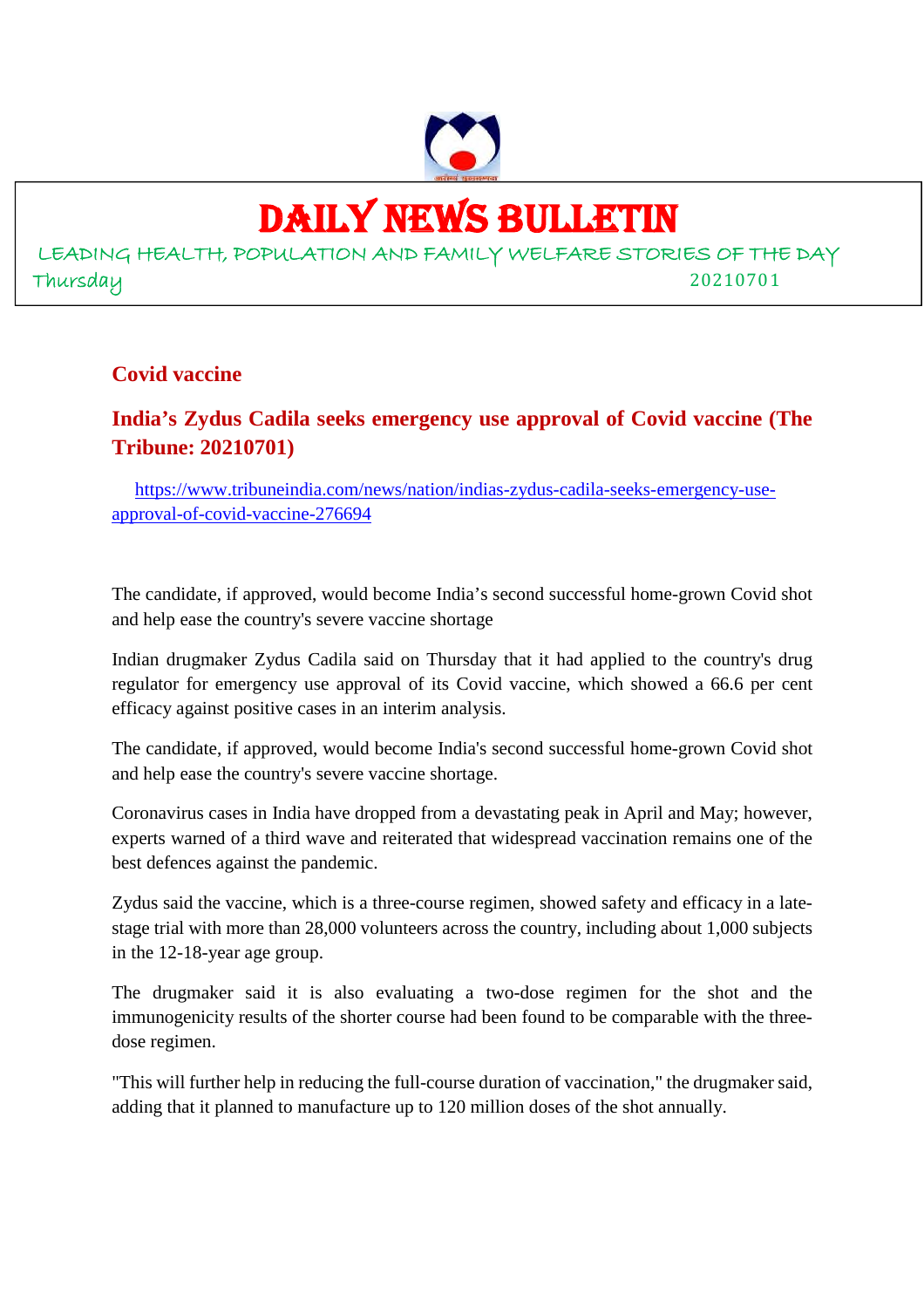An approval for the vaccine, ZyCoV-D, would make it the fifth shot authorised for use in India. The country has already approved vaccines from Moderna, AstraZeneca and partner Serum Institute of India, Bharat Biotech, and Russia's Gamaleya Institute.

Zydus said the study was carried out "during the peak of the second wave of Covid" in India and reaffirmed the vaccine's efficacy against new mutant variants, especially, the Delta variant. However, it did not disclose efficacy rate against those variants. Reuters

### **Two doses of vaccine 98% effective**

### **Two doses of vaccine 98% effective, finds study on cops in Punjab (The Tribune: 20210701)**

https://www.tribuneindia.com/news/coronavirus/two-doses-of-vaccine-98-effective-findsstudy-on-cops-in-punjab-276439

Two doses of vaccine 98% effective, finds study on cops in Punjab

A cop gets inoculated at the Civil Hospital, Jalandhar. Malkiat Singh

A recent analysis of deaths among the Punjab Police personnel shows that vaccine seems to be a saviour for those infected with Covid.

Dr Rajesh Kumar, former head of the School of Public Health, PGI, analysed the Covid deaths of the cops between February 3 and June 28 and found that the number of deaths among those who did not get vaccinated was very high as compared to the ones who took the jab.

"The study shows 98 per cent protection among the cops after two doses of vaccine," Dr Kumar said. So far, around 79,000 cops have been vaccinated of whom 57 per cent have received the second dose.

The study shows that 4,868 cops didn't get even a single dose of vaccine and the number of casualties among them was 15. It makes 3.08 incidence per 1,000 population. However, among 35,856 who had received just one dose of the vaccine, the number of casualties was nine, bringing down the incidence to 0.25. There were just two deaths among the group of 42,720 fully vaccinated cops, bringing the incidence down to just 0.005.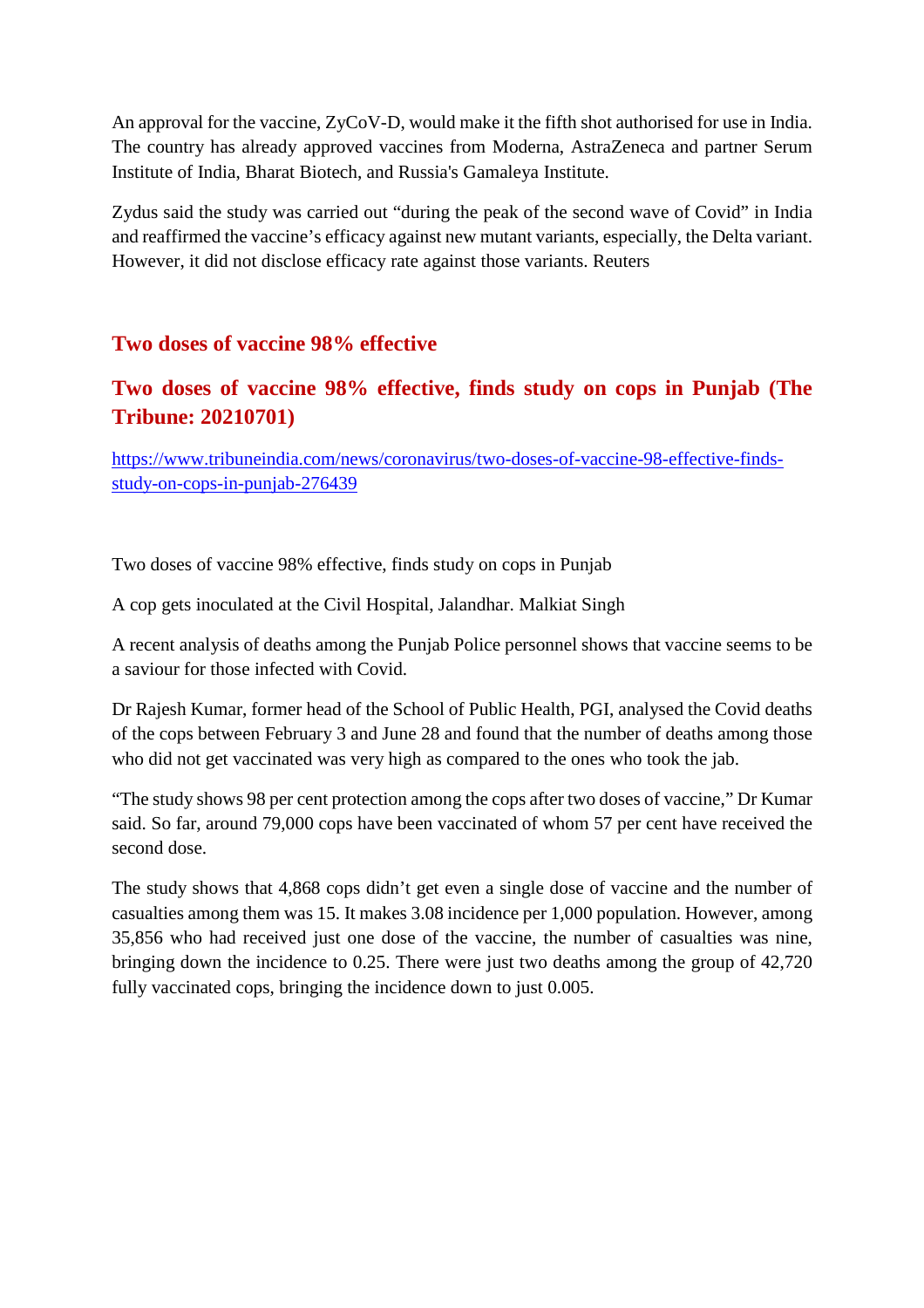### **Second wave burden**

### **Newer strains too aggressive even for healthy, young(The Tribune: 20210701)**

https://www.tribuneindia.com/news/editorials/second-wave-burden-276073

The authorities need to tailor the pandemic management plan as per the unfolding scenario. Representational photo

The receding second wave of Covid-19 has left a shift in the pattern of the disease and its effect. Unlike the first wave when the elderly and those with comorbidities were considered more vulnerable, the calamitous March-June period of 2021 has unfolded a departure that points to the young and healthy also being highly susceptible to contracting the coronavirus. Mortality data from the health departments of many states, including Haryana, shows that patients with no underlying comorbid conditions accounted for nearly 50 per cent of the deaths in the recent couple of months. Also, the fatality figures in the younger age segments were higher than those of last year. It is also observed that Covid-19 leaves a trail of side effects on patients even long after testing negative, such as compromised lungs, fatigue, aches or loss of taste and smell.

Besides the more aggressive and transmissible newer virus strains hitting the country, this trend is being attributed to people becoming complacent or delaying testing or treatment after getting the symptoms. Compounding the situation was the lack of proper medical care available as the healthcare system collapsed under the overwhelming weight of the second wave. Another significant factor is that the younger lot remained unfortified as vaccination for them was opened much later and the shots were in short supply.

All these are matters of concern and call for a constantly evolving strategy to keep ahead of the mutating variants of the pathogen. Indeed, the unprecedentedly tragic wave has shaken the nation out of its self-congratulatory mode of overcoming the virus. It should alert both the public and healthcare experts to be on their toes in order to keep the virus at bay. Individually, it is incumbent upon each one of us to strictly adhere to Covid-appropriate protocol and consult the doctor immediately in case of suspected symptoms. The authorities need to tailor the pandemic management plan as per the unfolding scenario, along with being prepared in advance for possible eventualities. And, most importantly, ensure that there is no let-up in the vaccination goal. It is the key defence in the battle against the virus.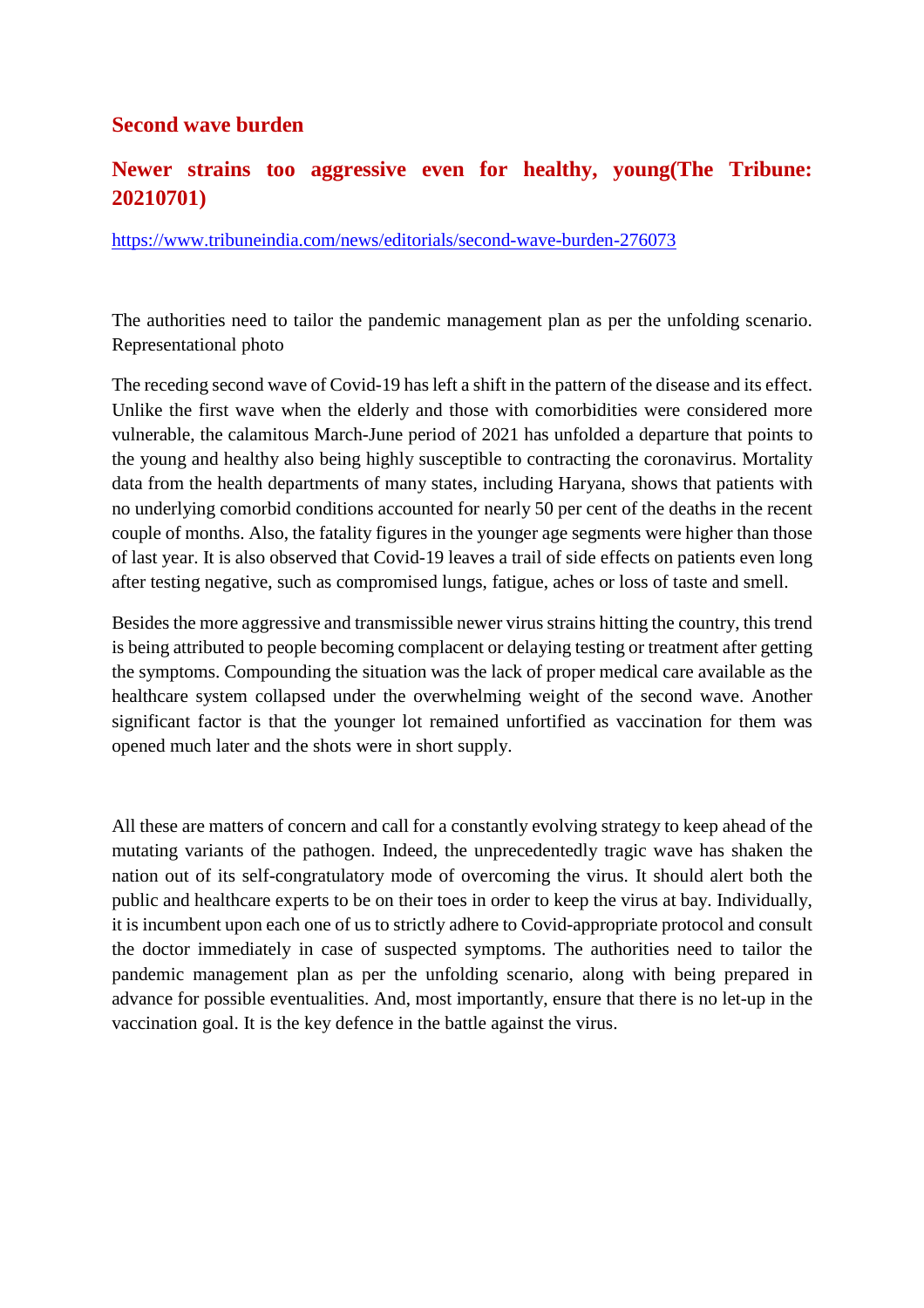### **Covid victims**

**Must give ex-gratia to Covid victims, says SC (Hindustan Times: 20210701)**

**https://epaper.hindustantimes.com/Home/ArticleView**

### Come up with guidelines: SC to govt

### **WHAT THE COURT SAID**

**6-WEEK DEADLINE: Union** govt has to frame within 6 weeks the quidelines on ex-gratia payments to the families of Covid-19 victims

**AMOUNT TO BE DECIDED** Ex-gratia will not be fixed by the court; govt and **NDMA** will use their "wisdom" to determine

the amount

**ARGUMENTS IN COURT** Centre said it was not bound to provide ex-gratia under Disaster from "natural disasters". Govt also said ex-gratia of ₹4 lakh

Management Act as mandatory under DMA

per victim was beyond fiscal affordability

399.50

since Covid-19 has been notified as a disaster, the ex-gratia scheme was Covid-19 is different "Not recommending any quidelines for ex-gratia assistance on account of

The top court held that

loss of life due to Covid-19... it can be said that the national authority has failed to perform its statutory duty..."

to Covid-19 in India



The Supreme Court on Wednesday directed the Union government to frame within six weeks uniform guidelines on ex-gratia payments to the families of those who have died of Covid-19, noting that the Prime Minister-headed National Disaster Management Authority (NDMA) "failed to perform its statutory duty" by not envisaging a compensation scheme.

The bench of justices Ashok Bhushan and MR Shah, however, clarified that the amount of ex-gratia cannot be fixed by the court, and that the Centre and NDMA should determine the quantum after taking into account their policies and other relief and mitigation measures already put in place.

At present, there is no scheme for payment of ex gratia for Covid-19 deaths due to absence of such provision under the "minimum standards of relief", declared by NDMA for the pandemic. State governments have also been asked by the Centre not to use the disaster relief funds in case they wish to pay compensation to the next of kin of those who died of Covid-19. Some states, such as Bihar, Karnataka and Delhi, have been paying compensation on account of Covid-19 deaths from their chief minister relief funds.

Allowing PILs by advocates Gaurav Kumar Bansal and Reepak Kansal, the bench on Wednesday held that it was a legal duty cast upon NDMA to issue uniform guidelines on ex gratia payment also because it would "avoid any heartburning and discriminatory treatment" for victims residing in different states.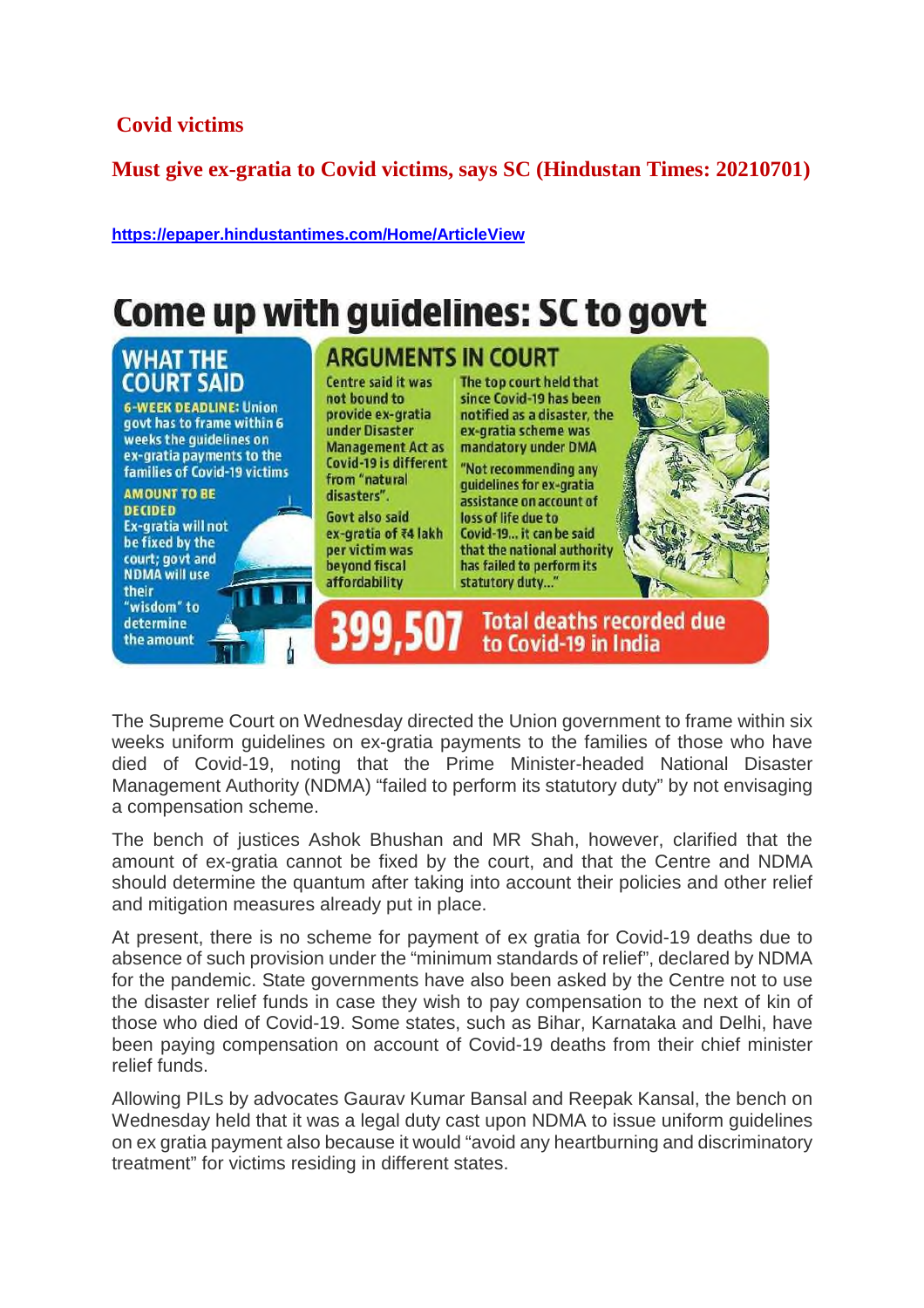"We direct NDMA to recommend guidelines for ex gratia assistance on account of loss of life to the family members of the persons who died due to Covid-19, as mandated under Section 12(iii) of Disaster Management Act (DMA), 2005 for the minimum standards of relief to be provided to the persons affected by disaster, over and above the guidelines already recommended," ordered the bench.

In April 2015, the Union government issued the norms of assistance from disaster relief funds, stipulating ₹4 lakh in ex-gratia to the families of deceased persons.

The court rejected the Centre's contention that it was not bound to provide for ex-gratia payments since Covid-19 was different from "natural disasters" such as floods and earthquakes, and therefore, the Disaster Management Act will have to be interpreted as a scheme under which ex-gratia was only recommendatory and not mandatory. The Union government's affidavit also stated that the ex-gratia amount of ₹4 lakh cannot be paid for Covid-19 deaths as it is beyond fiscal affordability, and the finances of central and state governments are under severe strain.

Finding no favour with these submissions, the bench underlined that Section 12 of the DMA has used the word "shall" twice in propounding that the guidelines have to be made "ex-gratia assistance on account of loss of life" as well as for damage to houses and for restoration of means of livelihood.

"Therefore, it is the statutory duty cast upon the national authority to recommend guidelines for the minimum standards of relief to be provided to persons affected by disaster, which shall include the reliefs, as stated hereinabove. The language used in the provision is very plain and unambiguous," held the bench while shooting down the Centre's plea that the word "shall" in the provision should be read as "may".

Emphasising that the beneficial provision of the legislation must be literally construed so as to fulfil the statutory purpose, and not to frustrate it, the bench noted that once Covid-19 had been notified as a "disaster", it was mandatory to contemplate a scheme for ex-gratia for loss of life due to the infection.

"Not recommending any guidelines for ex-gratia assistance on account of loss of life due to Covid-19 pandemic, while recommending other guidelines for the minimum standards of relief, it can be said that the national authority has failed to perform its statutory duty under Section 12 and therefore a writ of mandamus is to be issued to the national authority to recommend appropriate guidelines for ex gratia assistance," maintained the bench.

So far, 399,507 people in the country have succumbed to the disease, according to official data.

BJP spokesperson Gopal Agarwal said the government has introduced several schemes as part of Covid relief. "We have so many schemes already like education for the children who lost their parents, compensation scheme for deceased health care workers' families and a scheme for families that lost their earning members to Covid," Agarwal said.

The bench also took cognisance that there was no document on record to show that after a recommendation of the Finance Commission against a scheme for ex-gratia, there was any decision made by the PM-led NDMA.

"Ex-gratia assistance on account of loss of life is part of minimum standards of relief, which must be considered by the National Authority while providing for the minimum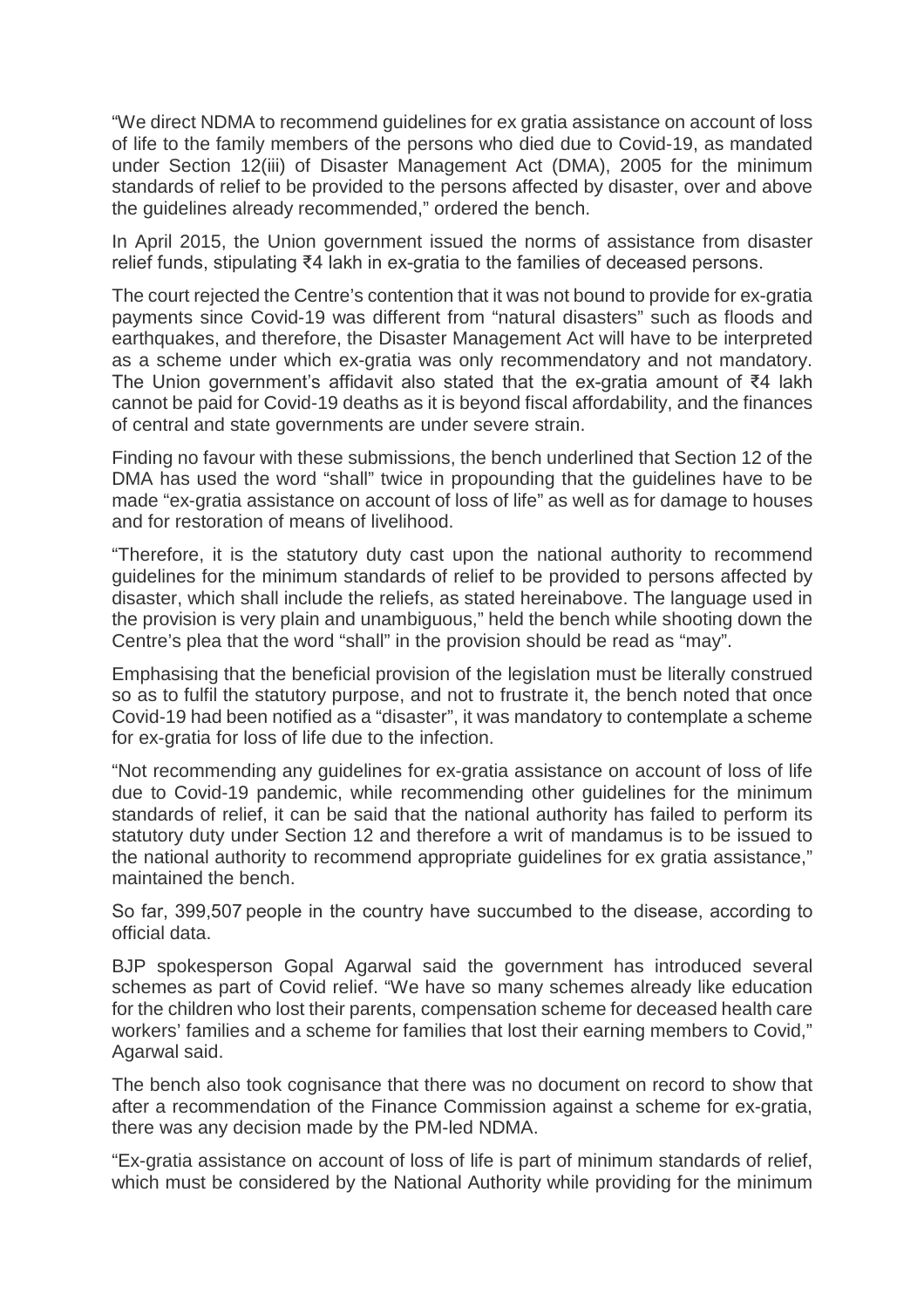standards of relief to be provided to the persons affected by disaster – in the present case, Covid-19 pandemic," said the court.

At the same time, the bench highlighted that the courts must draw a line when it comes to matters of financial implications, and that it was cognisant of the fact that Covid-19 is different from the other disasters/natural disasters for which ex-gratia assistance is provided.

No state or country has unlimited resources, highlighted the bench as it pointed out that the Centre was also required to take various measures in different sectors such as public health, employment, transportation to migrants, effect of the pandemic on the economy, and so on.

"What reasonable amount to be offered towards ex gratia assistance is left to the wisdom of the national authority," said the court.

The Opposition Congress said that a government that can't compensate families of the victims does not "have a right to rule the nation".

"Not only ₹4 lakh but ₹10 lakh rupees should be given to families of those who have lost a member to Covid," added Congress spokesperson Gaurav Vallabh.

### **Covishield or Covaxin (The Asian Age: 20210701)**

http://onlineepaper.asianage.com/articledetailpage.aspx?id=15683069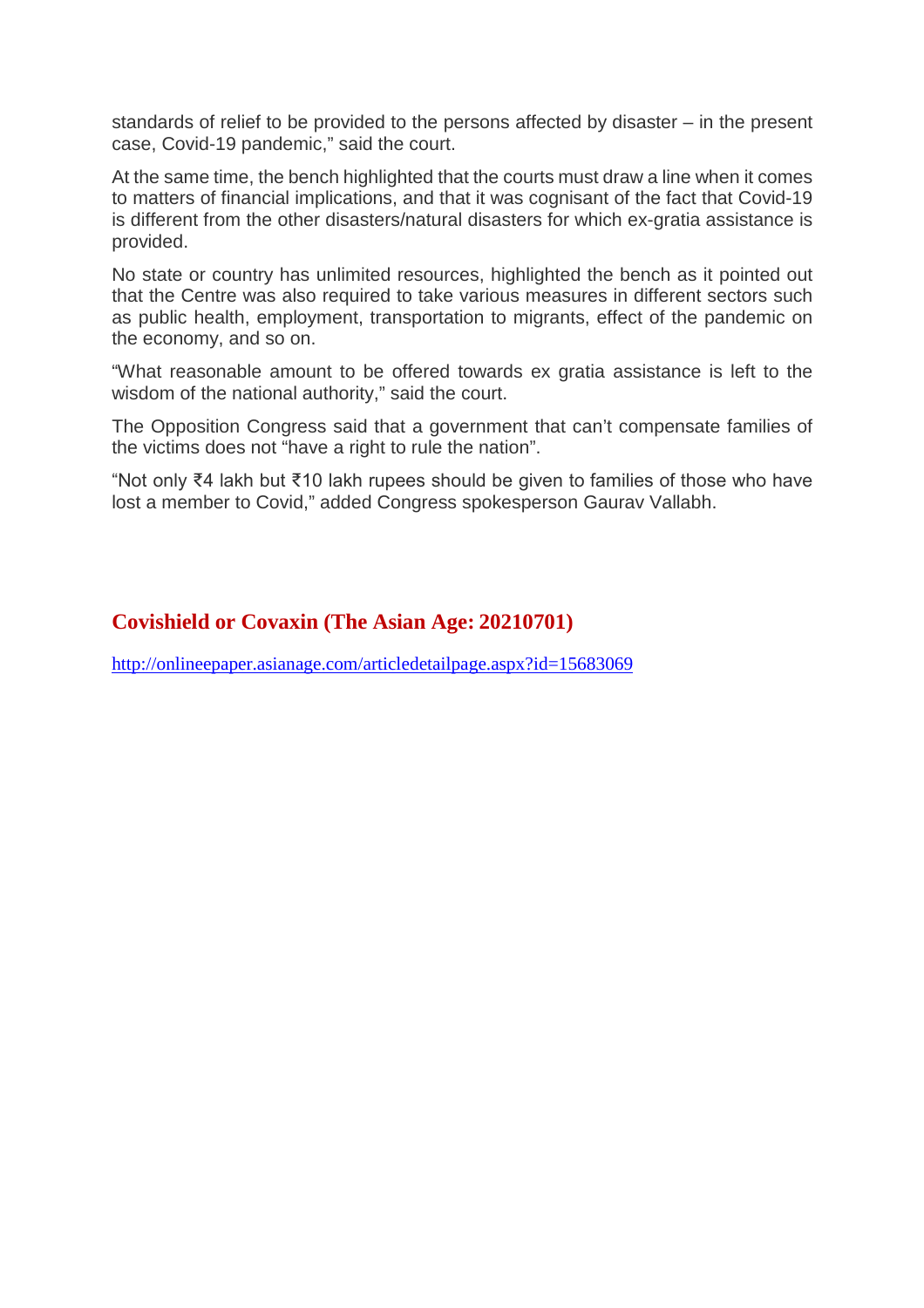# **India to EU: Accept Covishield, Covaxin or face due quarantine**

Poonawalla says European approval for Covishield expected in about a month

#### **AGE CORRESPONDENT** with agency inputs NEW DELHI, JUNE 30

India has asked European Union member countries to either accept Indian vaccines Covershield and Covaxin or face mandatory quarantine for its citizens upon their arrival in India.

"We have noted that the<br>European Union (EU)<br>Digital Covid Certificate<br>framework, to facilitate<br>free movement during the Covid pandemic, is to come into effect from 1<br>July 2021. Under this framework, persons vaccinated with vaccines authorised by the European Medicines Agency (EMA) will be exempted from travel restrictions within the EU, Individual member states have the flexibility to also accept vaccines that have been authorised at the national level or by  $the$ World Health

The European Medicines Agency is yet to clear the inclusion of Covishield in the Covid vaccination passport. Until it is approved, anyone who has been fully vaccinated with Covishield won't be able to travel to Europe during the pandemic.

Organisation. We have<br>requested EU member states to individually consider extending similar exemption to those persons who have taken Covid-19 vaccines in India. Covishield and i.e. Covaxin, and accept the vaccination certificate issued through the CoWIN portal. The genuineness of such vaccination certification can be authenticated on the CoWIN portal,' highly placed sources in the Indian government said on Wednesday.

We have requested EU member states to individually consider extending travel curbs<br>exemption to those persons who have taken Covid-19 vaccines in India, i.e. Covishield and Covaxin, and accept the vaccination certificate issued through the CoWIN portal.

#### - Indian govt sources

'We have also conveyed to EU member states that India will institute a reciprocal policy for recogni-<br>tion of the EU Digital<br>Covid Certificate. Upon notification of Covishield and Covaxin for inclusion in the EU Digital Covid Certificate and recognition of Indian CoWIN vaccination certificates. Indian health authorities would reciprocally exempt the concerned EU Member State for exemption from mandatory quarantine all Turn to Page 4

### **Covid deaths: SC** says ex gratia must, asks govt to fix amount

New Delhi, June 30: The Supreme Court Wednesday ruled that the Centre must pay compensation to the families of<br>those who succumbed to Covid-19, but said the<br>amount of compensation will be decided by the government. The court directed the National Disaster Management Authority (NDMA) to issue fresh guidelines for providing minimum standards of financial help to families of those who lost their lives to Covid-19.

A special bench of<br>Justices Ashok Bhushan<br>and M.R. Shah said that the court cannot direct the Centre to fix a particular amount of financial help but the government can fix the minimum standard of amount to be paid as exgratia to family members<br>of those who lost their lives due to Covid-19 while keeping various aspects in<br>mind. The bench also<br>rejected the argument of the Centre for reading<br>"shall" in Section 12 of the Disaster Management Act for grant of ex-gratia amount to victims of disaster as "may", and said that<br>the NDMA has failed to its perform statutory duties.

The top court directed the Centre and the NDMA to issue fresh guidelines within six weeks for the minimum standard of relief to be granted to families of victims of Covid-19. It also directs the authorities to issue appropriate guidelines for simplification of the process of issuance of death certificates for Covid

## **Brazil suspends \$324m Covaxin** order over corruption allegations

Hyderabad, June 30: The Brazilian government on Wednesday announced suspension of its 20 mil-<br>lion doses Covid-19 vaccine contract with Bharat Biotech following allegablocker following allega-<br>tions of irregularities in<br>the deal. The \$324 million contract has become a headache for President Bolsonaro Jair. after whistleblowers went public with alleged irregularities. One health ministry official said he alerted the president about his concerns.

Mr Bolsonaro, whose popularity has faded as<br>Brazil's Covid-19 death<br>toll climbed past 500,000, has denied any wrongdo-<br>ing, saying he was not aware of any irregularities. But thorny questions refuse to go away, and<br>may pose problems for<br>him ahead of next year's presidential vote.

Brazil health minister Marcelo Queiroga said at a news conference his team would probe the allegations during the suspension. "According to the preliminary analysis of<br>the CGU, there are no irregularities in the contract but, for compliance, the health ministry chose to suspend the contract," the ministry said in a statement.

Brazilian federal prosecutors have opened an<br>investigation into the deal, citing comparatively high prices, quick talks and pending regulatory

approvals as red flags. It is also being probed by a<br>Senate panel investigating the government's handling of the pandemic.

Hyderabad-based The Indian drug maker Bharat Biotech insists that it has not received any advance payments and nor has it supplied any vaccines to Brazil. The company said it has followed a "similar approach" in Brazil towards contracts, regulatory approvals and supplies as in several countries worldwide, where Covaxín is being supplied successfully.

In his testimony before Brazil's Senate committee last week, Luis Ricardo Miranda, the chief of the

Turn to Page 4

Turn to Page 4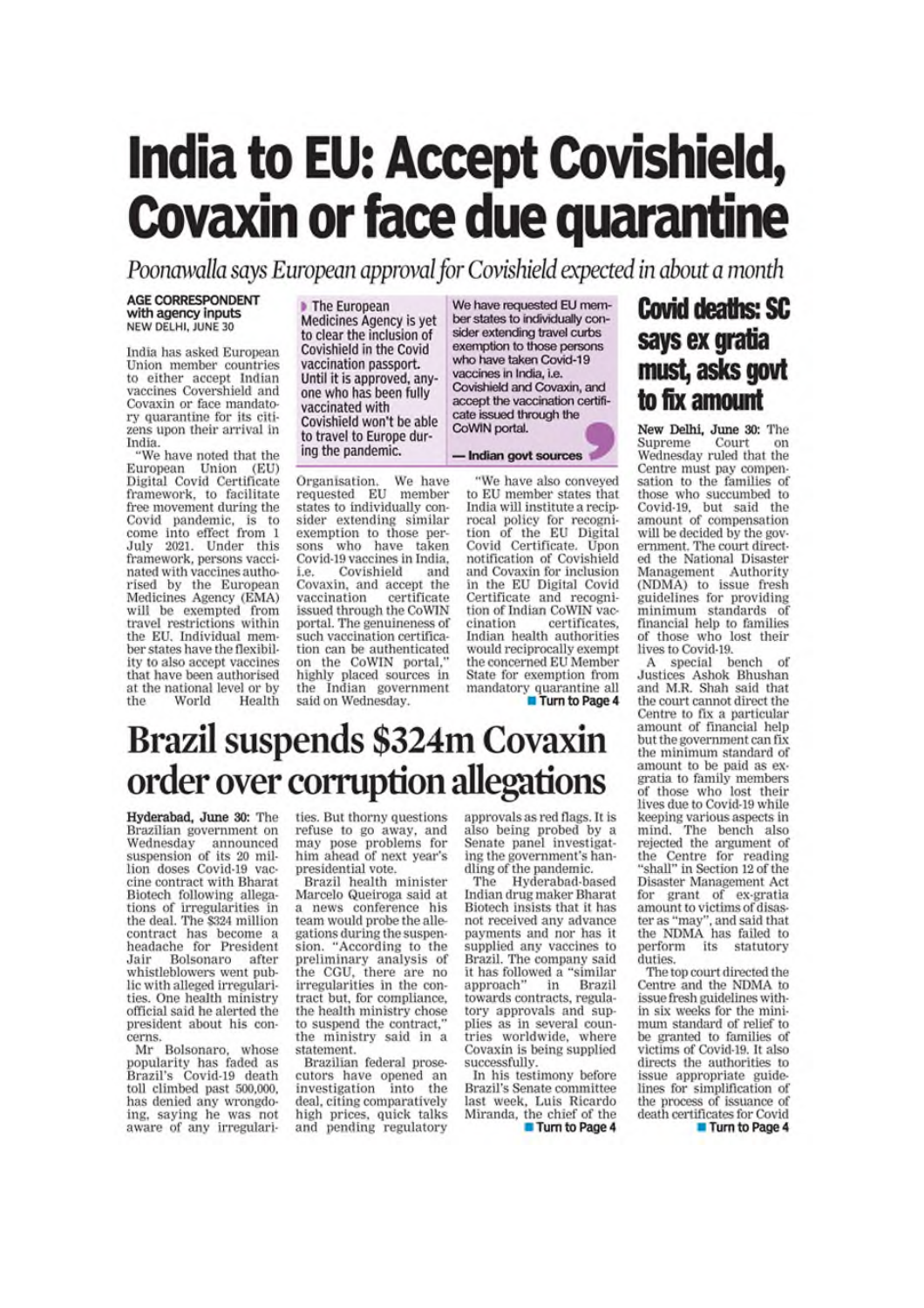### **Small doses: On the second COVID-19 wave and the stimulus**

### **Small doses: On the second COVID-19 wave and the stimulus (The Hindu: 20210701)**

https://www.thehindu.com/opinion/editorial/small-doses-the-hindu-editorial-on-the-secondcovid-19-wave-and-the-stimulus/article35066459.ece\

The first relief package for the second COVID-19 wave falls short of expectations

After asserting that people should wait for the Union Budget's announcements to trickle down before seeking a fresh stimulus to cope with the second wave of the pandemic, the government finally unveiled a relief package of sorts this Monday. The financial implications of the measures, such as the promise of easy small-ticket loans for 25 lakh micro-entrepreneurs and 11,000 tourist agents and free tourist visas, have been projected at about ₹6.29 lakh crore by the Finance Ministry. Nearly ₹2.68 lakh crore of this is in the form of credit guarantees. A further ₹1.5 lakh crore of guarantees has been promised to add to the ₹3 lakh crore emergency credit scheme, but the scheme's tenure hasn't been extended beyond September 30. Similar backing has been announced for loans worth ₹60,000 crore to COVID-affected sectors, but only tourism has been publicly identified. Enhancing loan guarantees will perhaps give riskaverse lenders more confidence in extending loans when the credit:deposit ratio has hit a multiyear low. But there is little to make such loans viable by stirring demand for goods and services. Free visas are a good idea but are unlikely to gain traction till India has a firmer grip on the pandemic by providing vaccines for all, including for those under 18. Loans of ₹1 lakh to ₹10 lakh for travel agents may help meet some liabilities or expenses but won't make people take holidays. Just like last year's ₹20 lakh crore package, the actual outgo from the exchequer this time is minimal and the direct stimulus to demand abysmal.

Additional spending of ₹15,000 crore to ramp up paediatric healthcare, with guarantees for ₹50,000 crore low-interest loans for health projects in the hinterland, are critical to cope with future pandemic waves. It makes sense to direct resources towards health and faster vaccination. But the inclusion of measures already announced (such as fertilizer subsidies and food grains for the poor), along with spends planned over the next two or five years, and even a ₹77.5 crore bailout plan for an ailing farm marketing firm, gives the package just extra padding. Investing time and resources to figure out some form of income support for the vulnerable sections in rural and urban areas would have been more helpful. Weak demand is a bigger concern for industry this year as high inflation, a propensity to save for future medical bills, and an uncertain job market have led to belt-tightening from consumers. If the government is hesitant about creating new doles for the fear of them becoming permanent features, it could have at least offered some immediate relief for all by addressing the elephant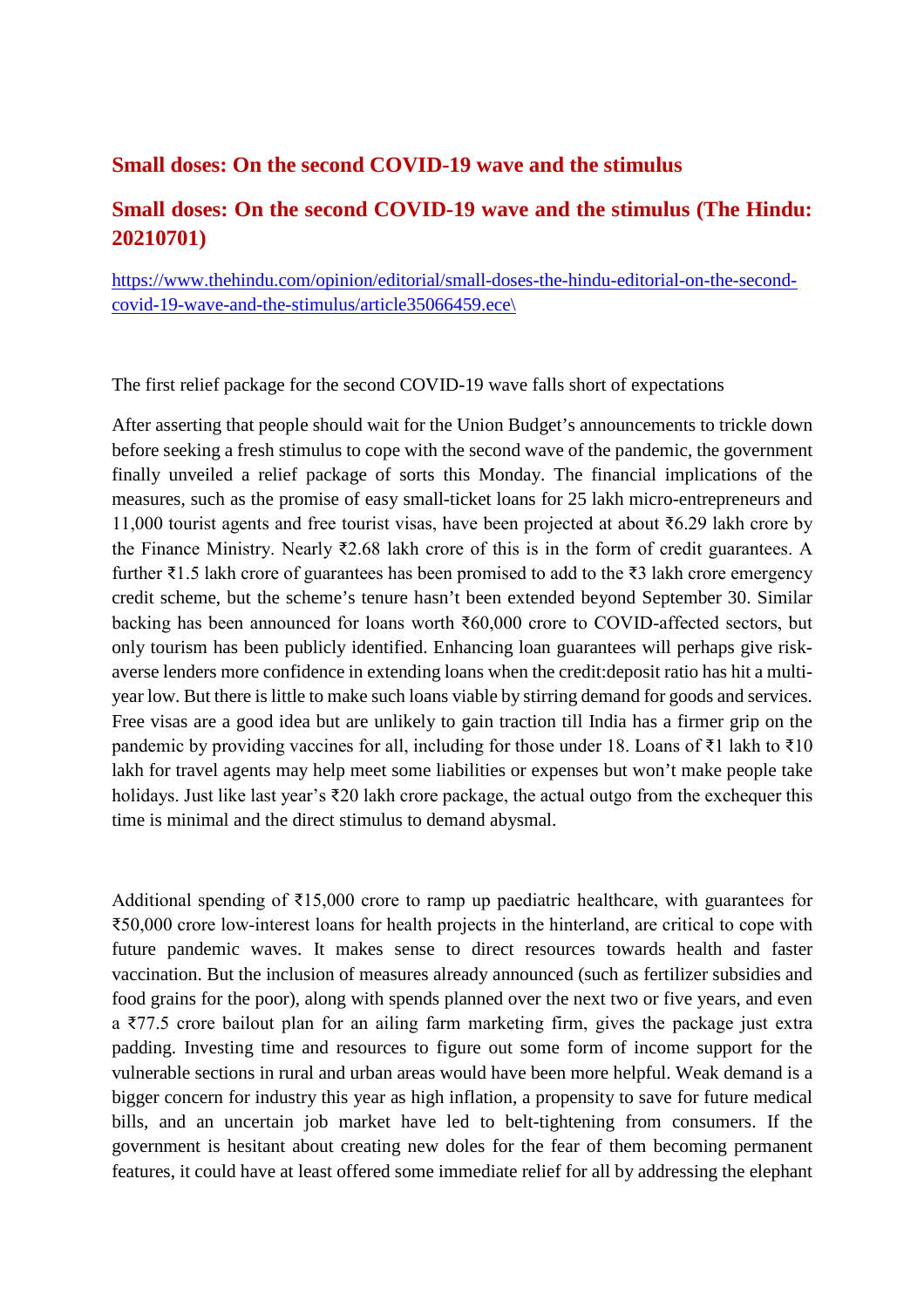in the room – high fuel prices. This would dampen inflation, empower RBI to lend greater support to growth and leave a little more money in people's hands to spend. While the effort to maintain fiscal restraint may impress global rating agencies, they would be among the first to acknowledge that there's a tipping point where policy inaction risks hurting the economy's long-term prospects.

### **Oral hygiene**

### **Prolonged use of masks could affect oral hygiene, say dentists (The Hindu: 20210701)**

https://www.thehindu.com/sci-tech/health/prolonged-use-of-masks-could-affect-oralhygiene-say-dentists/article35071244.ece

The habit of brushing teeth fell significantly, leading to increased incidence of halitosis, according to an online survey conducted on dental treatment during the pandemic

Dentists, probably the most accustomed to wearing masks owing to their profession, say oral health may be compromised if people do not follow simple rules to maintain oral hygiene.

### **AIDS**

### **Keeping alive conversations about AIDS (The Hindu: 20210701)**

https://www.thehindu.com/opinion/op-ed/keeping-alive-conversations-aboutaids/article35026483.ece

We can draw key lessons from chronic epidemics such as HIV/AIDS to stymie the COVID-19 pandemic

Four decades ago, on June 5, 1981, the Centers for Disease Control and Prevention reported an unusual fungal infection of the lungs (pneumocystis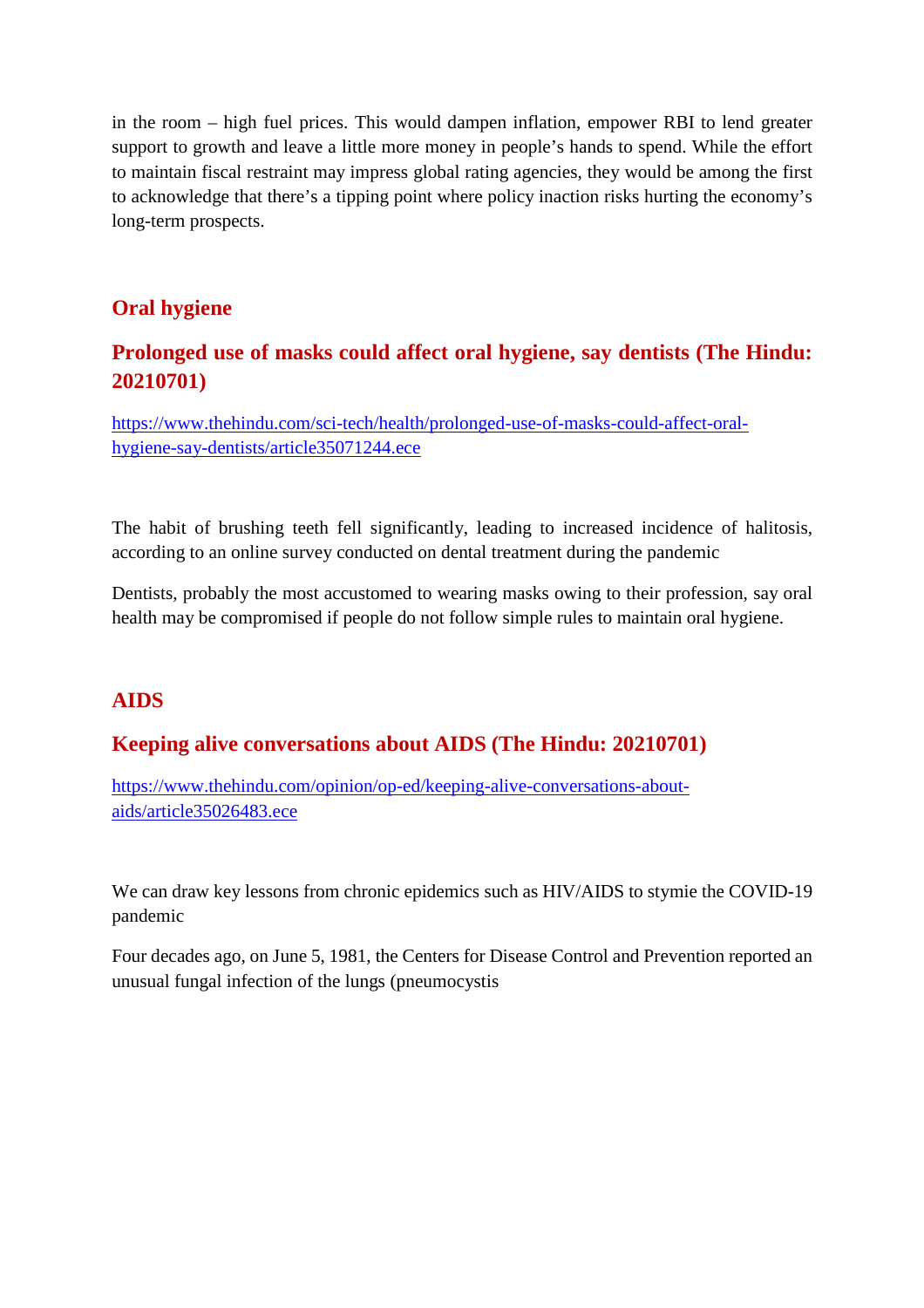### **Mental Health**

### **Do you feel mentally exhausted? Try doing these simple things (The Indian Express: 20210701)**

https://indianexpress.com/article/lifestyle/health/do-you-feel-mentally-exhausted-try-doingthese-simple-things-7382885/

When a person feels mentally exhausted, they may feel emotionally drained, have a hard time getting out of bed in the morning

feeling mentally exhausted, mental exhaustion, tips for mental exhaustion, mental exhaustion in the pandemic, taking a break, feeling mentally healthy, mental health and well-being, indian express newsWhenever you feel stressed, it is a good idea to pen down your feelings. (Photo: Pixabay)

It is normal to feel mentally exhausted right now. For more than a year, we have been constantly bombarded with pandemic-related information. And even though we have been working from home, it has led to some anxiety and a lot of stress.

When a person feels mentally exhausted, they may feel emotionally drained, have a hard time getting out of bed in the morning, and also experience extreme physical fatigue, says Deeksha GC, an emotional well-being and mental health coach.

"Any kind of mental stress can lead to physical discomfort as well. This state of mind is called mental exhaustion. Where you feel tired and overworked all the time. There are several causes that lead to such a state of burnout: exposure to long-term stress, unresolved issues in love life, long working hours, or financial pressure. Health-related anxiety, such as prolonged illness can also cause mental exhaustion. A tragic event in the family such as a death or divorce can also trigger burnout," she says.

ALSO READ |Can working long hours affect your heart? Here's what doctors say

The symptoms

Each person is different, and hence, the symptoms are different, too. A major change in appetite, irrational anger, and constant irritability are some of them, Deeksha says.

What can a person do to feel better?

The mental health coach shares some simple tips: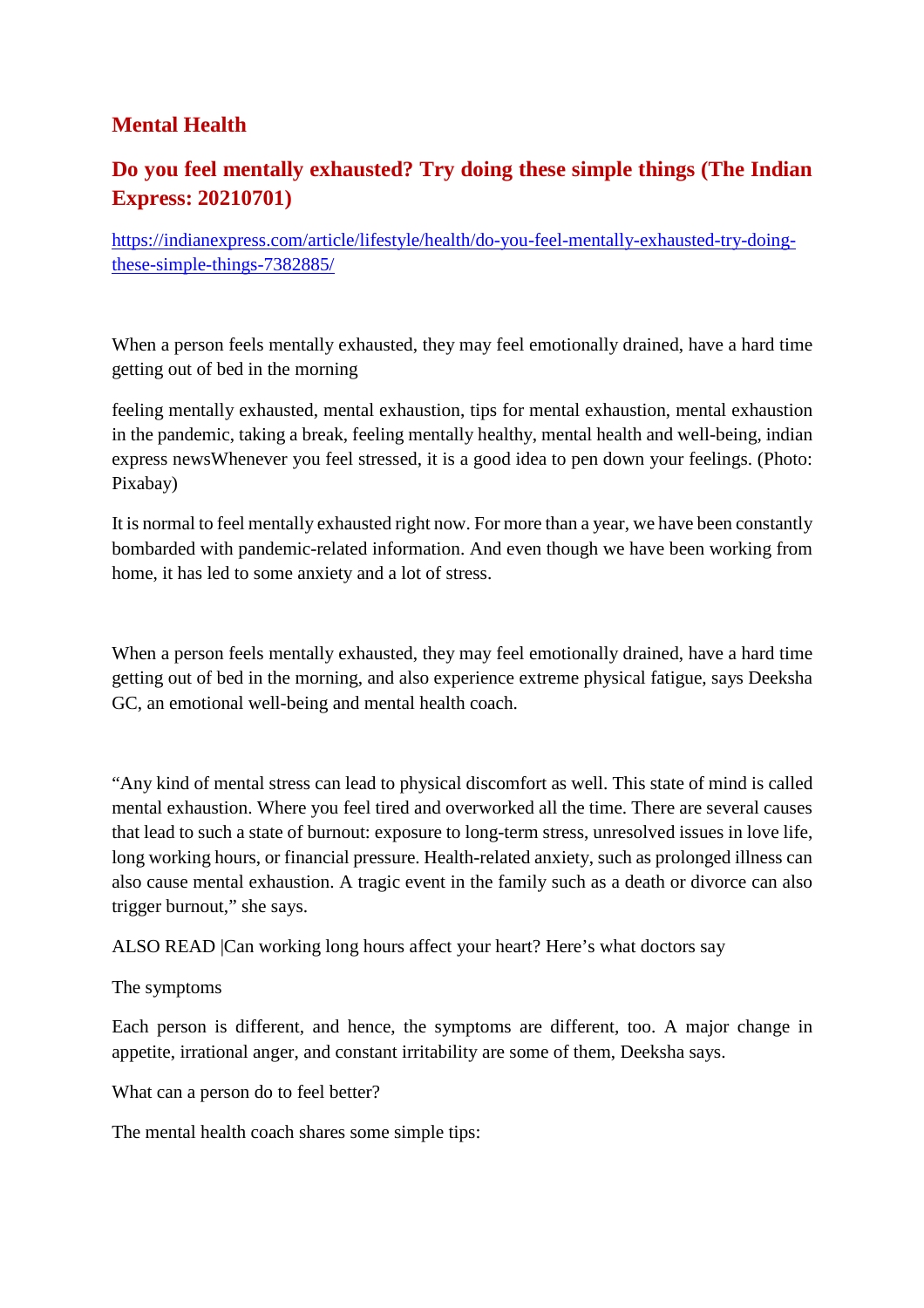\* Make small lifestyle changes. Get an ample amount of sleep, which is healthy for both body and mind.

\* Other relaxing techniques include listening to music, cooking, gardening, or painting. Exploring your inner self can also be one of the best ways to feel more relaxed and calmer.

\* Pen down your feelings, go for a walk in nature, go for a trip, start painting, try solo travelling, start reading.

\* Keeping yourself physically fit also helps in achieving a calm state of mind. With Pranayama, yoga, and meditation, you can achieve mindfulness and also have a healthier body.

ALSO READ |My Covid diary: 'First it was the infection; then it turned into stress and anxiety'

"We control our brain, and not the other way around. How you feel is up to you. You just have to recognise your triggers and learn to manage them. Remember, happiness and peace are a state of mind and can be achieved through consistent and honest efforts.

"It is also important to know it is okay not to feel okay. You don't have to struggle all the time. Give yourself, your mind, and your body a break," she concludes.

### **National Doctors' Day 2021**

### **National Doctors' Day 2021: Date, history and significance (The Indian Express: 20210701)**

https://indianexpress.com/article/lifestyle/life-style/national-doctors-day-2021-date-historyand-significance-7383905/

National Doctor's Day is observed to acknowledge the role doctors play in saving numerous live

National doctors' dayNational Doctors' Day 2021: Here's why July 1 is commemorated as National Doctors' Day. (Source: Express Photo by Amit Chakravarty)

Every year, July 1 is observed as National Doctors' Day in the memory of Dr Bidhan Chandra Roy, who had his birth and death anniversary on the same day. The day, commemorated by Indian Medical Association (IMA), is dedicated to all the doctors and healthcare workers who have been serving people by risking their lives. Dr Roy, former Chief Minister of Bengal, was known for his selfless service.